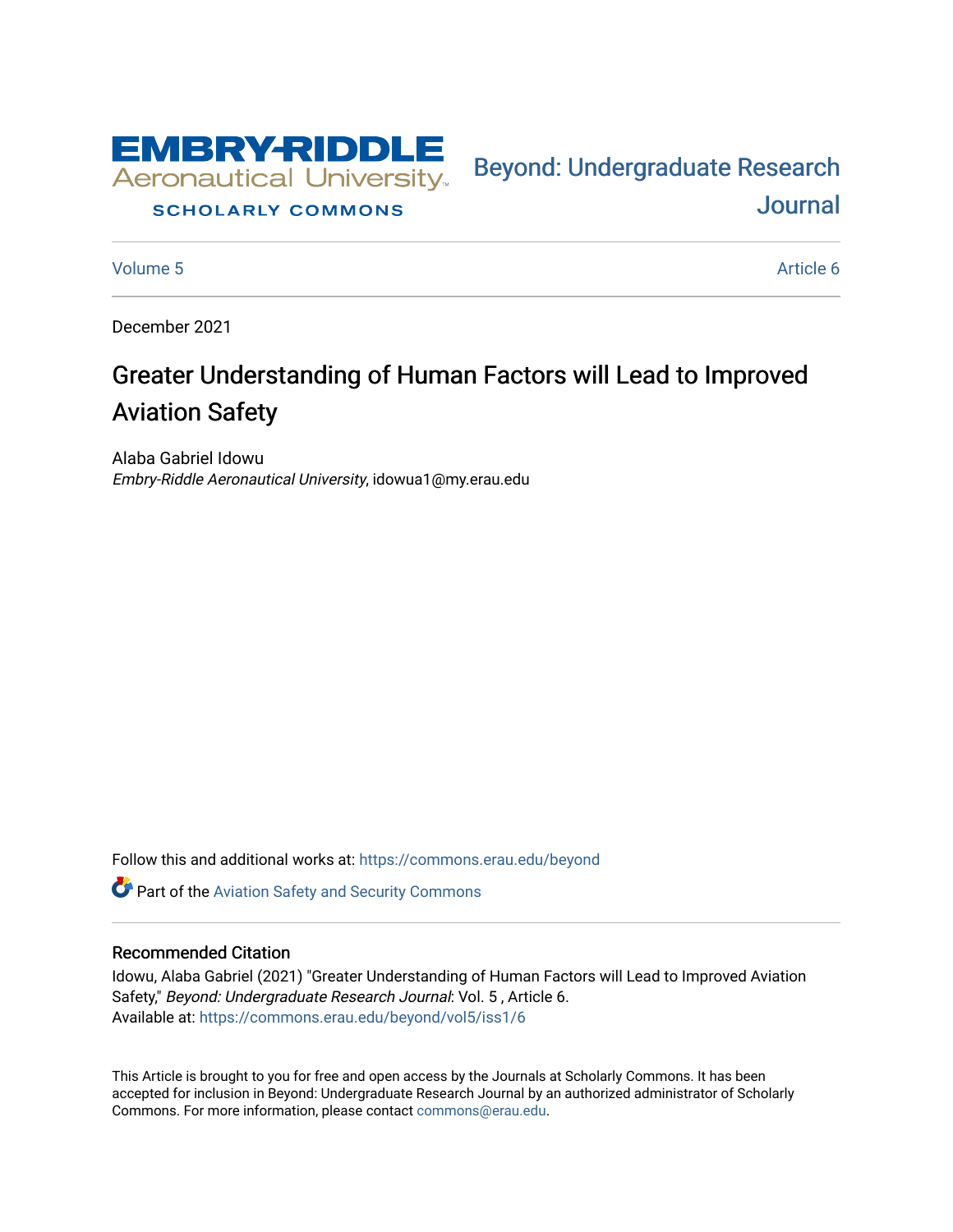

# *Greater Understanding of Human Factors will Lead to Improved Aviation Safety*

# Alaba Gabriel Idowu

The objective of this research was to reveal the impact of human factors on flight safety and provide corrective recommendations that can mitigate human errors in the aviation industry. The method of investigation included an evaluation of the crash of Avianca Airlines Flight 052, which resulted in findings of probable cause of the accident and evaluated how human factors, including a lack of effective communication, stress, fatigue, complacency, lack of awareness, norms, assumptions, and pressure affected the safety of flight. In addition, an analysis of the data and information synthesis was done to arrive at results, conclusions, and recommendations to improve aviation safety. The corrective recommendations that were considered include: (a) promoting human factors awareness to enhance human performance, increase the awareness of hazards associated with flight operations, improve safety consciousness, introduce newly identified hazards, and improve aviation safety; (b) implementation of aeronautical decision making (ADM) and risk management (RM) cognitive tests in flight training curriculum to mitigate threats and errors, improve aviation safety, and help determine pilots' thinking and reasoning abilities on risk management and decision making; (c) encouragement of a high standard of professionalism in all aviation sectors; and (d) having an excellent reward package for pilots. The conclusion of the study confirmed that a greater understanding of human factors would improve aviation safety due to the enormous impacts human factors have on flight safety and that adequate awareness regarding human limitations will minimize human errors and ensure improved human performance in the aviation industry.

#### **Introduction**

Human error is progressively seen as the main factor contributing to aircraft accidents and incidents more than aircraft technical failure (Munene, 2016). Human errors include errors by the flight crew, maintenance personnel, air traffic controllers, and others who directly impact flight safety (National Research Council, 1998). Experts used to believe the causes of aircraft accidents were aircraft technical failures (Gong et al., 2014). After a couple of research studies, "approximately 80 percent of all major accidents and incidents were attributable to human errors" (Munene, 2016).

Aviation accidents are known to be a product of a chain of unsafe acts by the elements that have touched the flight (Kanki et al., 2019). According to the Human Factors Analysis Classification System (HFACS), organizational influence, supervisory factors, preconditions for unsafe acts, and unsafe acts are sources of human errors in the aviation industry (Federal Aviation Administration, 2001). Thus, most of the technical failures experienced in aviation accidents and incidents originated from human errors (Munene, 2016).

In a review of 200 commercial air transport accidents and incidents from 2000 to 2016, Kharoufah, et al., (2018) found situational awareness, non-adherence to standard operating procedures, fatigue, incapacitation, communication, distraction, alcohol, and drug as major human factors leading to aircraft accidents and incidents. Out of these factors, situational awareness was the most significant human factor causation of aircraft accidents and incidents (Kharoufah, et al., 2018). Härtel, et al., (1989) also recorded that a lack of situational awareness was the leading causal factor of accidents and incidents in a review of military aviation mishaps. This necessitates the need for human factors awareness in the aviation industry to improve human performance.

#### **Intent**

Humans are prone to errors that can be detrimental to the safety of flight (Faaborg, 2003). This is because errors are consequences of human actions or inactions that reduce safety margins and lead to deviations from operational rules (Wiegmann et al., 2005). Thus, the intent of this paper was to review and evaluate the crash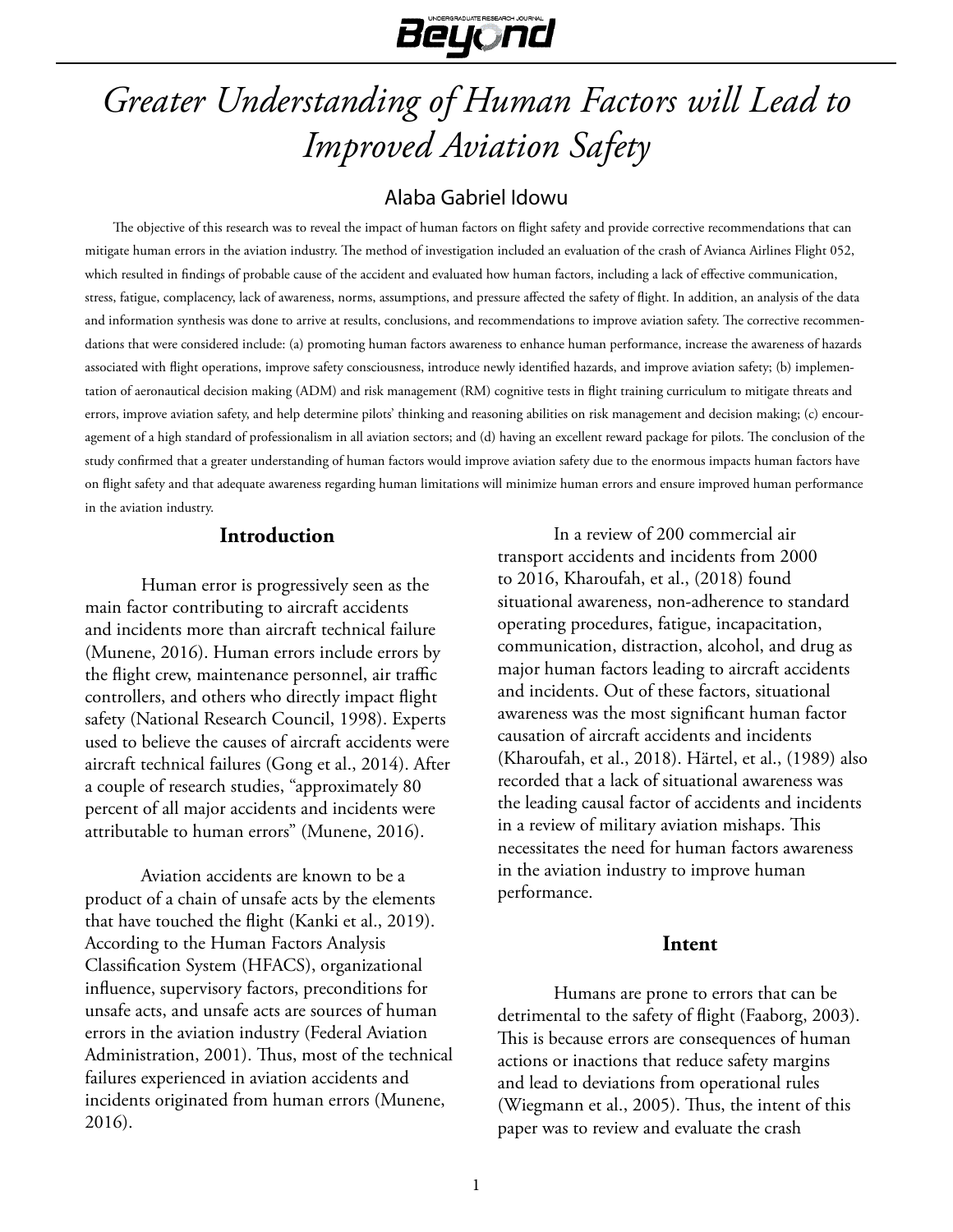of Avianca Airlines Flight 052 using the Human Factors Investigation Tool (HFIT) to identify human factors elements that contributed to the probable cause of the accident and their impact on future operations in the aviation industry. In addition, this paper also aimed to provide corrective recommendations that can help in mitigating human errors in the aviation industry.

# **Research Questions**

•What human factors elements contributed to the probable cause of the crash of Avianca Airlines Flight 052?

•How do organizational norms impact flight safety?

•How can human errors be mitigated in flight operations?

# **Literature Review**

The aviation industry is one of the fastest-growing industries and the safest means of transport (Sarkar, 2012). Nevertheless, the aviation industry has recorded many accidents and incidents linked to human errors (Faaborg, 2003). Research showed that the concept of human factors is a significant concern in the aviation industry (Dumitru & Boşcoianu, 2015) and has contributed to many aviation accidents more than other factors (Munene, 2016). Many of these accidents resulted in death and injuries and negatively impacted global aviation (Low & Yang, 2019).

In 1979, the National Aeronautics and Space Administration (NASA) organized a conference targeted at addressing factors leading to aircraft accidents and incidents in commercial aviation and discovered that most of the accidents and incidents were linked to human factors (Helmreich, et al., 1999). In addition, NASA identified the human errors aspect of most air crashes as failures of interpersonal communication, decision-making, and leadership (Helmreich, et al., 1999). The conference's outcome led to the

evolution of cockpit resource management that later changed to crew resources management (Lofaro, & Smith, 2012). Cockpit resources management was first initiated by United Airlines in 1981 and focused on correcting deficiencies in individual behavior such as a lack of assertiveness by juniors and authoritarian behavior of captains (Helmreich, et al., 1999).

Understanding human factors involve gathering information about human abilities, limitations, and other characteristics and applying it to tools, machines, systems, tasks, jobs, and environments to produce safe, comfortable, and effective human use (Graeber, n.d.). Human factors can be categorized under four methods or measure headings: flight performance, nonflight performance, physiological, and subjective (Wise et al., 2010). Flight performance of human factors describes how pilots and aircraft are interconnected as a system, and the physiological measures include hypoxia, noise level, fatigue, alcohol, drugs, and workload (Wise et al., 2010). Understanding these measures gives pilots a better understanding of the hazards associated with flight operations (Wise et al., 2010).

The term "human factors" in flight operations is beyond pilot errors (Wiegmann & Shappell, 2001). Organizational influences and supervisory factors are part of human factors elements leading to aircraft incidents and accidents (Wiegmann & Shappell, 2001). According to Dr. Scott Shappell and Dr. Doug Wiegmann (2001), organizational culture, operational process, resource management, inadequate supervision, planned inappropriate operations, failure to correct the known problem, and supervisory violation are part of human factors leading to aircraft accidents and incidents. In an effort to mitigate human factors problems, researchers like Gordon Dupont recognized several factors contributing to human errors (Nzelu et al., 2018). Gordon Dupont identified lack of communication, complacency, lack of knowledge, distraction, lack of teamwork, fatigue, lack of resources, pressure, lack of assertiveness, stress, lack of awareness, and norms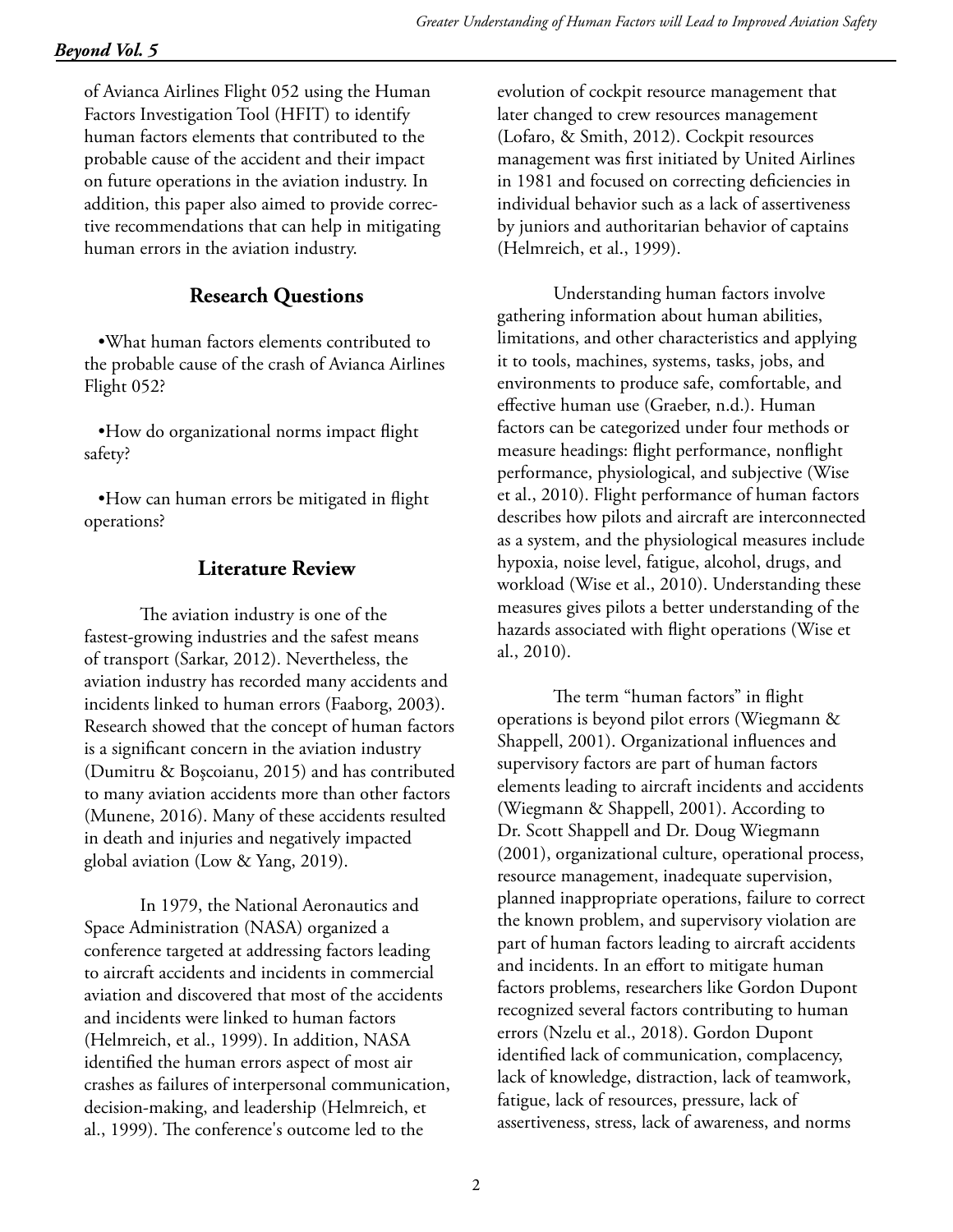as human factors contributing to human errors (Nzelu et al., 2018).

Stress and fatigue are notable human factors capable of downgrading human performance (Guastello, 2014). Their negative impacts on mood, memory, concentration, decision-making, emotional state, and information processing are apparent in many aviation accidents (Kanki et al., 2019). Stress can be classified as psychological and physiological (Guastello, 2014). Psychological stress contributes to various mental and physical conditions, while physiological stress is indicated by an unpleasant sensory, emotional, and subjective experience associated with potential damage of body tissue and bodily threat (Kogler et al., 2015). Stress and fatigue make pilots susceptible to errors of commission and errors of omission (Guastello, 2014). Errors of commission occur when the operator intends to take an action that needs to be taken but selects the wrong action or pushes the wrong button, and errors of omission occur when the operator fails to take needed action (Guastello, 2014).

A lack of effective communication has become one of the prominent human factors problems contributing to aviation incidents and accidents (Kanki et al., 2019). Communication is an essential component of risk management in flight operations, and it exists between pilot and dispatch, pilot and air traffic control (ATC), and among flight crews (Kanki et al., 2019). Communication modes in flight operations include verbal, hand gestures (body language), written, and data links (Kanki et al., 2019). Krivonos (2007) stated that "communication-related issues comprised a sizeable portion of National Aeronautics and Space Administration (NASA)'s Aviation Safety Reporting System (ASRS) database since its inception and over 70 percent of the reports within the first five years were either directly or indirectly related to communication issues and problems" (p. 3). Communication plays a significant role in maintaining situational awareness, and it enhances crew coordination and attention to manage all required activities in the

flight deck (Kanki et al., 2019).

Complacency is a feeling of self-satisfaction followed by a lack of awareness of potential danger (Kanki et al., 2019). It's often seen as overconfidence from repeated experience on a specific activity, and it presents obstacles to maintaining situational awareness and reduces the pilot's effectiveness in the flight deck (Kanki et al., 2019). Parasuraman and Manzey (2010) stated that "automation complacency occurs under conditions of multiple-task load when manual tasks compete with the automated task for the operator's attention" (p.1).

# **Data Collection and Analysis Plan**

Post-accident and incident data analyses are useful information for the aviation industry to ensure improved flight safety from the lessons learned the hard way (Kharoufah et al., 2018). Therefore, to address the problem stated, the crash of Avianca Airlines Flight 052 was analyzed using Human Factors Investigation Tools (HFIT) to identify human factors elements that contributed to the probable cause of the accident and their impact on future operations in the aviation industry. The data was collected through the report generated by the National Transportation Safety Board (NTSB, 1991).

# **The History of Flight**

Avianca Flight 052 departed Bogota, Columbus, intending to land at New York International Airport on July 19, 1989 (NTSB, 1991). However, the flight crashed in a wooded residential area in Cove Neck, Long-Island, New York, due to poor weather conditions in the northeastern part of the United States (NTSB, 1991).

The flight was placed in holding patterns three times, which led to exhausting almost all the aircraft's fuel (NTSB, 1991). After a while, the crew received clearance to land but could not make it on the first landing attempt due to inclement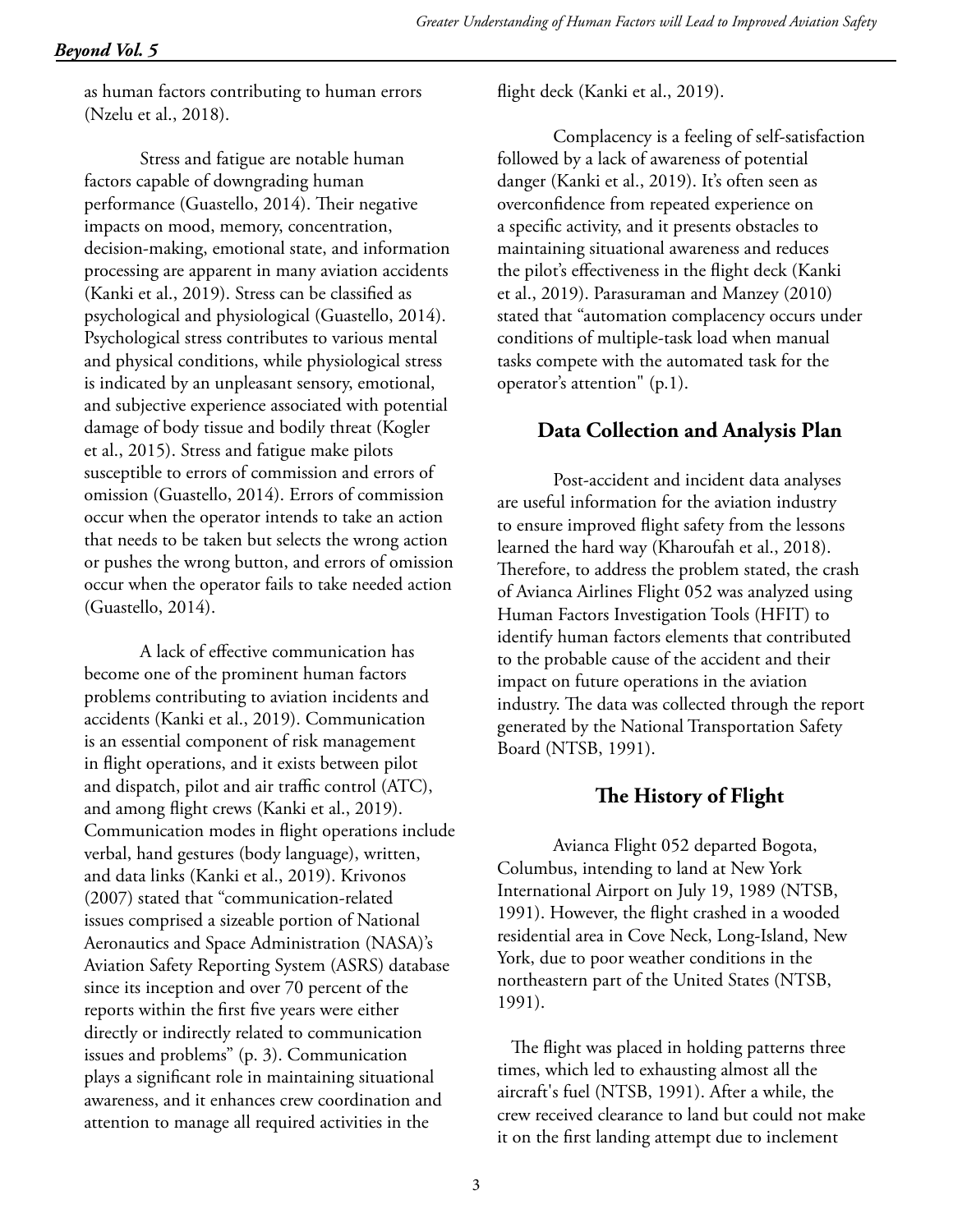weather. As a result, the crew executed a missed approach and reattempted the approach (NTSB, 1991). However, the flight could not make it back to the airport because of the fuel condition and crashed in a wooded residential area in Cove Neck, Long Island, New York (NTSB, 1991).

# **Analysis**

HFIT is a model that uses four steps to analyze and evaluate incidents and accidents. The steps involved are "(a) the action errors occurring immediately prior to the incident, (b) error recovery mechanisms, in the case of near misses, (c) the thought processes which lead to the action error and (d) the underlying causes" (Gordon, Flin, & Mearns, 2005).

#### **Step 1: Action Errors Occurring Prior to the Accident:**

Several errors contributed to the crash of Avianca Flight 052. One of the human factors elements that set the stage for the accident was the pressure from the management in Washington DC (Air Crash Investigation, 2015). The traffic control management in DC pressured New York tower to take more flights than they felt safe despite the deteriorating weather at the airport (Air Crash Investigation, 2015). The control tower personnel at New York Airport believed landing 33 aircraft per hour would be unsafe and advised to divert traffic to other airports. However, the management in Washington in DC pressured them to land 33 aircraft per hour. This was the reason for continuous holding instructions given to Avianca Flight 052 (Air Crash Investigation, 2015).

A lack of effective communication played a significant role in the crash of Avianca Flight 052 (NTSB, 1991). The crews failed to declare an emergency when it was apparent that the flight needed to be prioritized over other aircraft due to its fuel state (NTSB, 1991). The regulation says, "an aircraft is in at least an urgency condition the moment the pilot becomes doubtful about the position, fuel endurance, weather, or any other

condition that could adversely affect flight safety" (FAA, 2020, p. 6-1-2). The word "emergency" was never mentioned to the ATC, even though the captain instructed the first officer to declare an emergency when it was apparent that the flight was running out of fuel (NTSB, 1991).

A lack of situational awareness regarding the fuel state was one of the errors that occurred before the accident (NTSB, 1991). The crews apparently paid no attention to the fuel state until they burnt off alternate and reserve fuel while holding (NTSB, 1991). As a result, the flight crashed due to fuel starvation 47 minutes after the flight engineer stated the fuel would be insufficient to make it to the alternate (Air Crash Investigation, 2015).

Complacency was another human error that played an active role in this accident (NTSB, 1991). Complacency is often seen as overconfidence from repeated experience on a specific activity, and it presents obstacles to maintaining situational awareness and reduces pilot's effectiveness in the flight deck (Kanki et al., 2019). The flight crewmembers had been to JFK several times and were comfortable to embark on that flight without reviewing the weather information (Air Crash Investigation, 2015). Unfortunately, the weather information provided by dispatch was not the latest by the time the flight departed, and the crews failed to obtain updated weather and traffic information during the enroute phase of the flight to inform them of the deteriorating weather at JFK and plan for a suitable alternate airport (Air Crash Investigation, 2015).

#### **Step 2: Error Recovery Mechanisms, in the Case of Near Misses:**

No error recovery mechanism.

# **Step 3: The Thought Processes Which Lead to the Action Errors:**

Assumptions were seen as part of the thought processes that led to the action errors. For example,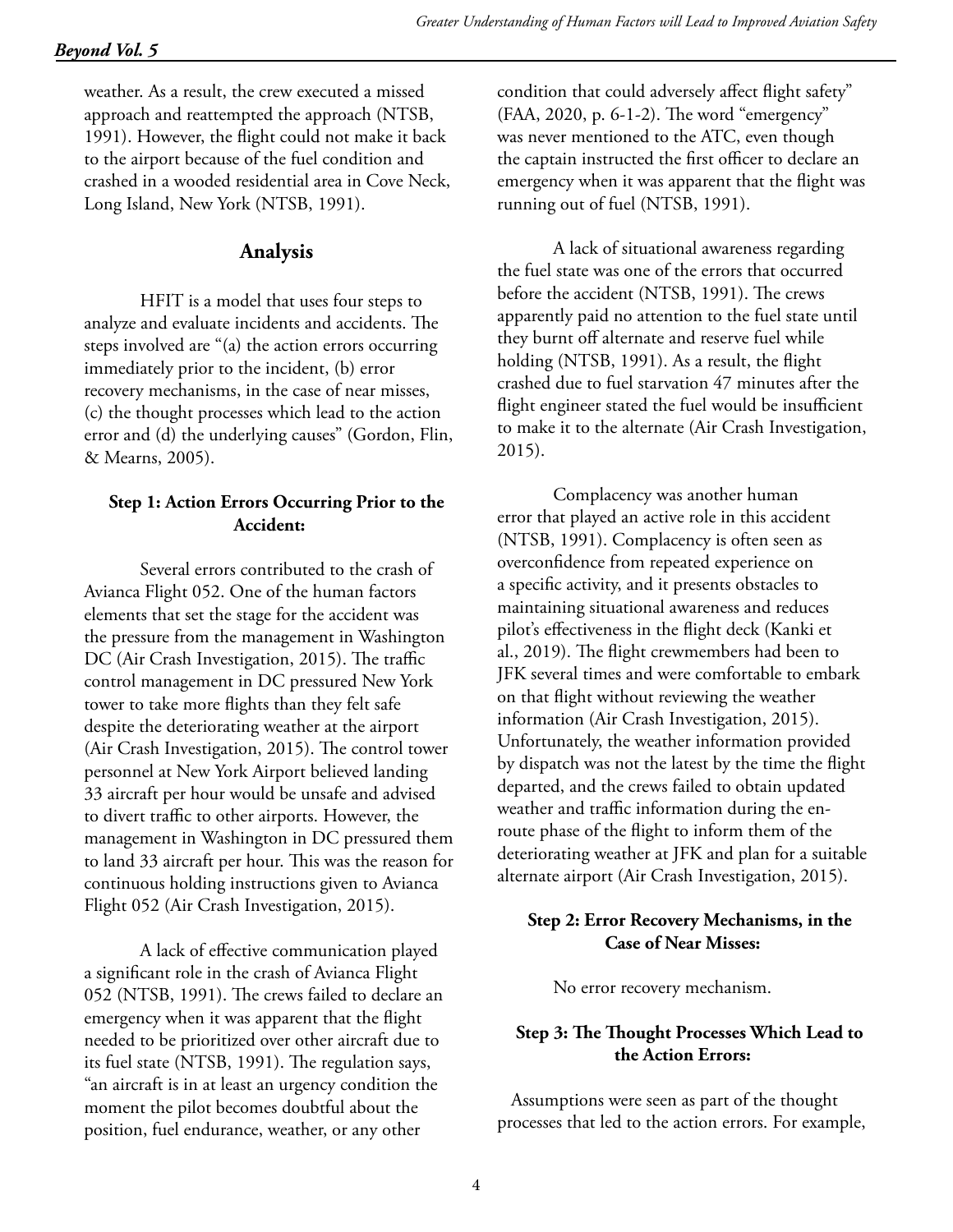# *Beyond Vol. 5*

the crews thought of diverting to another airport after a couple of holding patterns but ignored the decision based on the assumption that they were given priority when they were being vectored and given a lower altitude (NTSB, 1991). Trusting the ATC more than the situation at hand was another thought process that led to the action errors (Air Crash Investigation, 2015). During the first series of holding patterns, the crews trusted the judgment of the ATC and failed to take necessary actions by diverting to the alternate airport (Air Crash Investigation, 2015).

## **Step 4: The Underlying Causes or Threats That Contributed to the Accident:**

The accident's underlying probable cause was the failure of the flight crew to adequately manage the airplane's fuel load and their failure to communicate an emergency fuel situation to air traffic control before fuel exhaustion occurred (NTSB, 1991). The inability of the flight crewmembers to use an airline operational control dispatch system to assist them during the international flight into a high-density airport in poor weather also contributed to the underlying cause of the crash (NTSB, 1991). In addition, "the inadequate traffic flow management by the Federal Aviation Administration and the lack of standardized understandable terminology for pilots and controllers for minimum and emergency fuel states are contributing factors to this accident" (NTSB, 1991).

In-flight stress and fatigue were developed through a series of unplanned events and contributed to the crews' poor aeronautical decision-making (Air Crash Investigation, 2015). In addition to a series of unplanned events that developed, reports showed that autopilot was inoperative (Air Crash Investigation, 2015). This made the captain hand-flew the aircraft throughout the flight, and as a result, he became exhausted prior to the first landing clearance (Air Crash Investigation, 2015).

Organizational norm was likewise identified as part of the underlying causes of this accident (Air Crash Investigation, 2015). According to the report, the weather forecast showed JFK would have restricted visibility near or below the authorized minimum to execute an approach (Air Crash Investigation, 2015). When the flight departed, the current weather data showed all planned alternates, including Boston International Airport, were forecast to be below the authorized minimum for alternate airports (Air Crash Investigation, 2015). However, due to Avianca's dispatch culture, Boston International Airport was listed as an alternate airport on the computer-generated flight plan as it had always been for all flights to JFK (Air Crash Investigation, 2015). This organizational norm showed that the management of Avianca Airlines lacked adequate dispatching services for Avianca Flight 052 (Air Crash Investigation, 2015).

# **Results**

In the analysis of this accident, eight human factors problems were traceable to the Flight Crew, Airline Management, and Air Traffic Controllers (ATC). A summary of these classifications can be found in Table 1 below.

**Flight Crew and Organization Human Factors Problems** Lack of Communication **Fatigue** Stress **• Lack of Situational** Awarenes Complacency **• Organizational Norms** Assumptions Air Traffic Control Human Factors Problems **Pressure** 

**Table 1**: Classification of human factors problems indetified in Avianca Flight 52.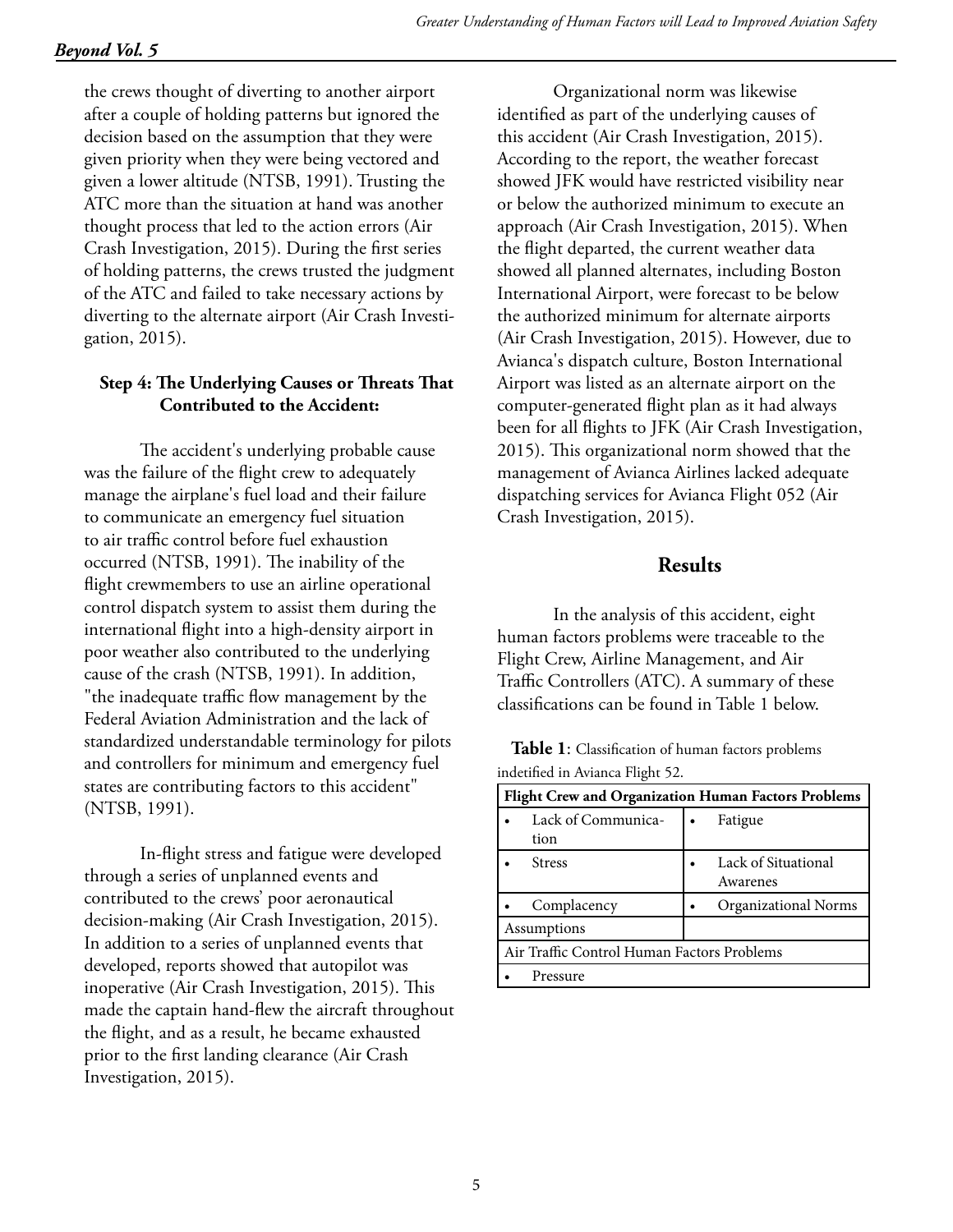The analysis of the crash also revealed the following (1) a lack of effective communication among flight crew members could result in assumptions and eventually lead to loss of situational awareness, (2) Effective communication enables flight crew members to manage all available resources to ensure flight safety, (3) Complacency makes flight crew become lackadaisical and delay or ignore essential duties that can ensure flight safety, (4) organizational norm is a habit that needs to be broken to improve aviation safety because it can set the stage for accidents, especially in situations where special consideration are needed (5) pressure inhibits sound aeronautical decisionmaking and can lead to accepting unnecessary risks (6) stress and fatigue affect flight performance and make flight crew susceptible to errors.

# **Conclusion**

The analysis of the crash of Avianca Airlines Flight 052 revealed that a greater understanding of human factors would improve aviation safety due to the enormous impacts human factors have on flight safety. Adequate awareness regarding human limitations will minimize human errors and ensure improved human performance in the aviation industry. Human factors elements such as complacency, lack of effective communication, lack of situational awareness, pressure, assumptions, organizational norms, stress, and fatigue played significant roles in the crash of Avianca Airlines Flight 052. Situational awareness is critical to flight safety as a loss of it can trigger other human errors. Loss of situational awareness regarding fuel state was the main factor that led to the crash, and a lack of effective communication prevented air traffic controllers from giving the flight adequate assistance.

Aviation accidents are products of a chain of unsafe acts by the elements that have touched the flight (Kanki et al., 2019). Breaking the chain at the managerial level can minimize flight crew errors and ensure safety. The analysis revealed organizational norms have a huge impact on flight safety as lapses in organizational safety policies can induce pilot errors and set the stage for incidents and accidents. This revealed that addressing human factors issues at the managerial level would positively impact flight safety.

# **Recommendations**

Human factors awareness is essen tial to improve human performance and create an environment that ensures safety in the aviation industry. Human factors awareness training will enhance human performance, increase the awareness of hazards associated with flight operations, improve safety consciousness, introduce newly identified hazards, and improve aviation safety. Human factors awareness is not a new concept in the aviation industry; most companies include it in their training program (Kanki et al., 2019). However, for effectiveness, it should be integrated into the training curriculum for both parts 61 and 141 training programs so that student pilots and flight instructors can get acquainted with factors affecting human performance and recognize hazards associated with flight operations in the early days of their career. Getting acquainted with factors affecting human performance in the early days of their career will make them develop a safety-conscious attitude and nurture it as they progress. Introducing human factor awareness training in flight schools will also create an unshakeable impression about the importance of human factors in aviation.

Human factors awareness training should be conducted by an aviation human factors specialist who will thoroughly cover aviationrelated topics. The training should be a visual presentation to have a lasting effect on the learners. Studies have shown that visual stimuli can stick in the long-term memory faster than any other form of stimuli, and it improves comprehension, activates emotions, speeds up motivation, and strengthens learning and retention in humans (Goldstein, 2014). This form of training should be conducted annually to refresh memory and ensure pilots are not losing important safety-related knowledge. Research revealed that learners rapidly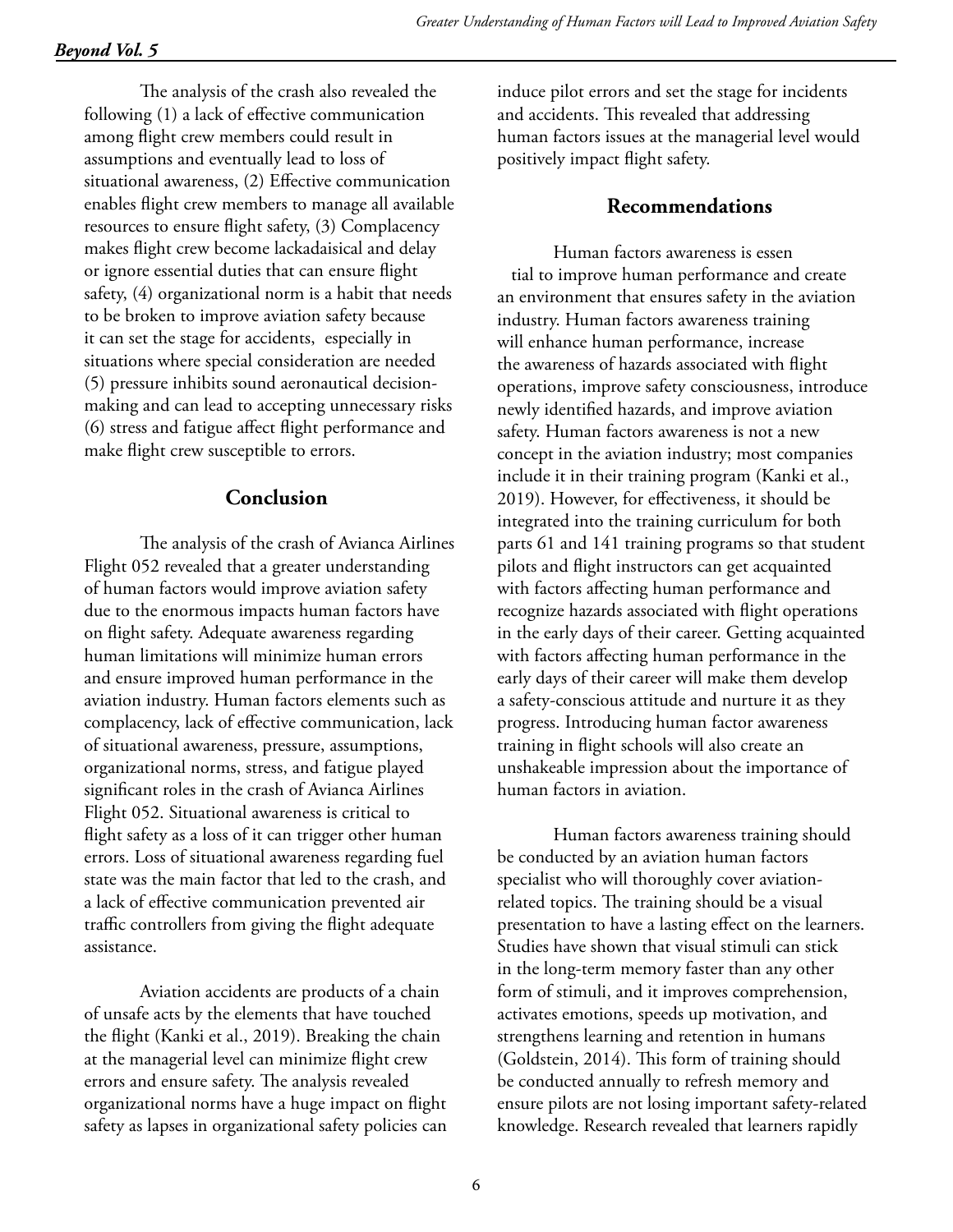lost the memory of learned knowledge in a matter of days or weeks unless the information is consciously reviewed (Goldstein, 2014). Therefore, to help pilots avoid losing critical safety knowledge, annual human factors awareness training should be incorporated into flight schools' curriculum.

In line with human factors awareness training, the concept of aeronautical decision making (ADM), and risk management (RM) should strongly be emphasized. Even though ADM and RM have long been introduced in the aviation industry and have helped pilots develop vital skills to stay safe in all flying activities. However, research showed that most aviation accidents, especially weather-related accidents, are linked to pilots accepting unnecessary risk and not actively integrating risk management into flight planning (Kanki et al., 2019). Combating this problem requires periodic assessment of ADM and RM skills in the form of a cognitive test to ensure pilots have the skills to identify hazards, analyze risk control measures, make control decisions, and implement risk controls. Implementation of ADM and RM cognitive tests will mitigate threats and errors in flight operations, improve aviation safety and enhance pilots' risk management and decision-making skills. Any pilot who scores below 80 percent in ADM and RM cognitive test should be required to retake the test and score a minimum of 80 percent before being allowed to act as pilot in command but could act as second-in-command in a multicrew operation.

Encouragement of a high standard of professionalism in all aviation sectors will positively impact flight safety. Professionalism is seen as a pursuit of excellence through discipline, display of competence, setting high personal standards, ethical behavior, and continuous improvement, which have instantaneous and positive impacts on aviation safety. Pilots who value a high standard of professionalism build a library of current procedures and publications resources and participate in educational opportunities in the industry (Turgut, 2019). Encouragement of professionalism can be done through a rating system that will continuous-

ly evaluate aviation professionals on all aspects of professionalism. The rating should be done monthly, so that pilots can know how well they are rated on the professionalism scale and improve in areas they are falling behind. To ensure this is taken seriously, pilots should be made aware that monthly professionalism ratings will be kept on file and can be made available if a new employer requests them.

Having an excellent reward will have a positive impact on aviation safety. Research showed that the pilot salary for airlines without a crash is significantly higher than that of airlines with crashes (Low & Yang, 2019). This shows that reward packages have a direct impact on safety. An excellent reward system is a form of motivation that will encourage pilots to perform their jobs optimally, pay attention to safety procedures, and avoid distractions that can affect performance. Research revealed that motivation significantly improves employees' performance (Ghaffari et al., 2017). Unfortunately, the current reward system of most pilots is not encouraging and therefore forces them to pick up other jobs that end up affecting performance in flight (Ghaffari et al., 2017). A pilot's job is risky, yet the salary of some non-flying staff in most organizations is greater than most pilot salaries (Ghaffari et al., 2017). This unfair situation can make pilots feel discouraged and unsatisfied with the job. Research revealed that high job satisfaction significantly affects job performance and leads to high productivity (Bako, 2012). For pilots and aircraft mechanics to derive motivation that will enable them to perform their job optimally, they need to be well paid.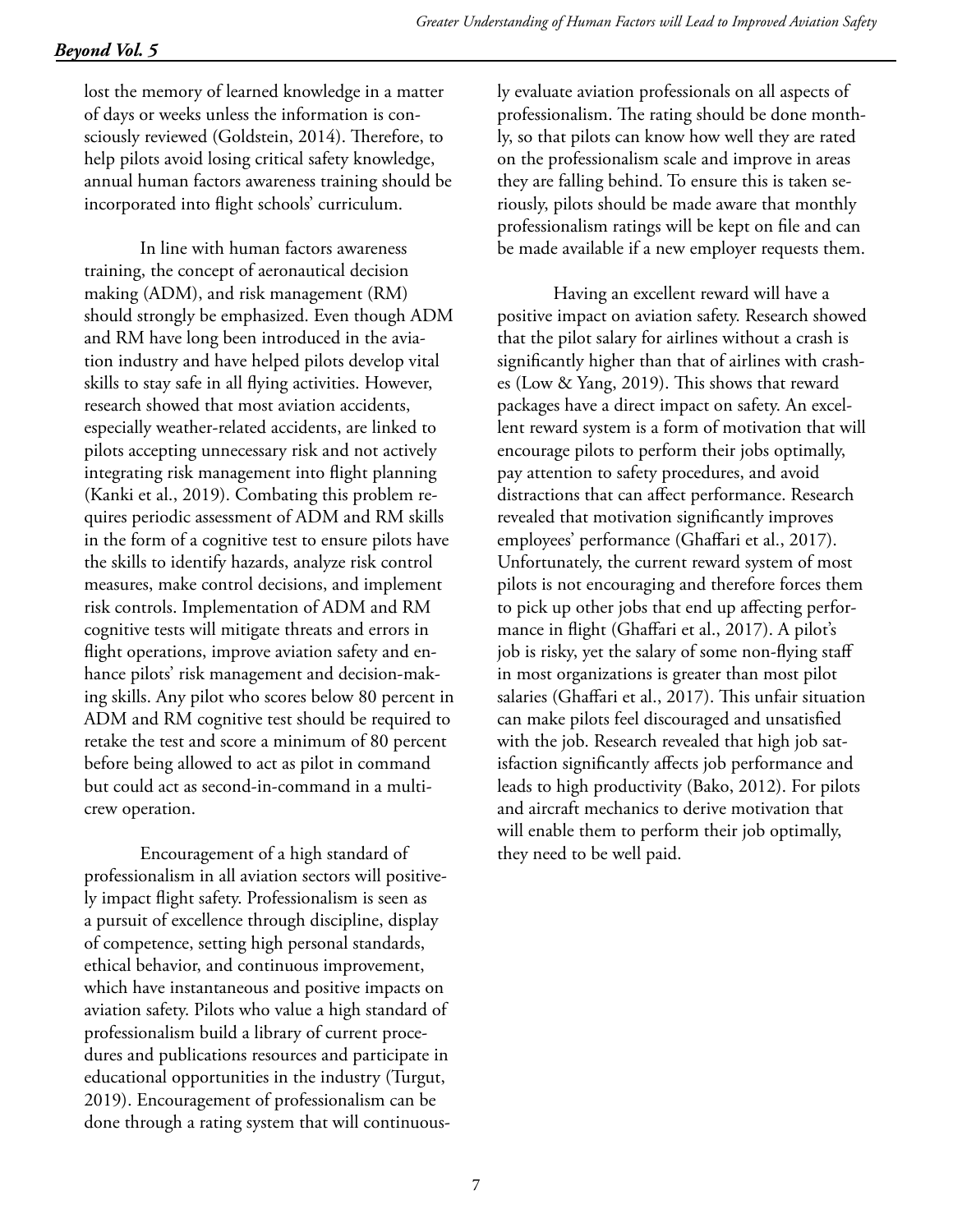# **References**

Air Crash Investigation (2015): Missing over new york (S02E06) hd. https://www.youtube.com/

Bako, A. A. (2012). The positive and negative effects of job satisfaction on employee's performance in an organization. *Australian Journal of Commerce Study*, 45-49.

Dumitru, I. M., & Boşcoianu, M. (2015). Human factors contribution to aviation safety. *International Scientific Committee,* 49.

Faaborg, T. P. (2003). *Human Error Analysis of Fatal General Aviation Accidents, 1990-1998; Application of a Revised Taxonomy of Unsafe Acts.* Illinois University at Urbana.

Federal Aviation Administration [FAA]. (2001). *A human error analysis of commercial aviation accidents using the Human Factors Analysis and Classification System.* https://www. faa.gov/data\_research/research/med\_humanfacs/ oamtechreports/2000s/media/0103.pdf

Federal Aviation Administration [FAA]. (2016). *Aviation maintenance technician handbook – General* (FAA-H-8083-30A). https://www.faa.gov/ regulations\_policies/handbooks\_manuals/aviation/ media/amt\_general\_handbook.pdf

Federal Aviation Administration [FAA]. (2020). *Federal aviation regulations and aeronautical information manual (2021 ed.)*. Aviation Supplies & Academics, Inc.

Ghaffari, S., Shah, I., Burgoyne, J., Nazri, M., & Salleh, J. (2017). The influence of motivation on job performance: A case study at Universiti Teknoligi Malaysia. *Australian Journal of Basic and Applied Sciences,* 11(4), 92-99.

Goldstein, E. B. (2014). *Cognitive psychology: Connecting mind, research, and everyday experience.* Cengage Learning.

Gong, L., Zhang, S., Tang, P., & Lu, Y. (2014). An integrated graphic-taxonomic-associative approach to analyze factors in aviation accidents. *Chinese Journal of Aeronautics,* 27(2), 226-240. https://doi.org/10.1016/j.cja.2014.02.002

Gordon, R., Flin, R., & Mearns, K. (2005). Designing and evaluating a human factors investigation tool (HFIT) for accident analysis. *Safety Science,* 43(3), 147-171.

Graeber, C. (n.d). *Human factors engineering.*  Boeing. http://www.boeing.com/commercial/ aeromagazine/aero\_08/human\_textonly.html

Guastello, S. J. (2014). *Human factors engineering and ergonomics: A systems approach* (2nd ed.). *Taylor & Francis Group.*

Härtel, C. E. J., Smith, K. A., & Prince, C. (1989). Defining aircrew coordination: Searching mishaps for meaning.

Helmreich, R. L., Merritt, A. C., & Wilhelm, J. A. (1999). The evolution of crew resource management training in commercial aviation. *The international journal of aviation psychology*, 9(1), 19-32*.*

Jorgensen, M. (Writer & Director) (2005). Missing over New York [Television series episode]. In A. Barro (Producer), *Air Crash Investigation,*  Canada, Cineflix Productions.

Kanki, B. G., Anca, J.M., & Chidester, T.R. (2019). *Crew resource management* (3rd ed.). Academic Press.

Kharoufah, H., Murray, J., Baxter, G., & Wild, G. (2018). A review of human factors causations in commercial air transport accidents and incidents: From to 2000-2016. *Progress in Aerospace Sciences,* 99, 1-13. https://doi.org/10.1016/j. paerosci.2018.03.002